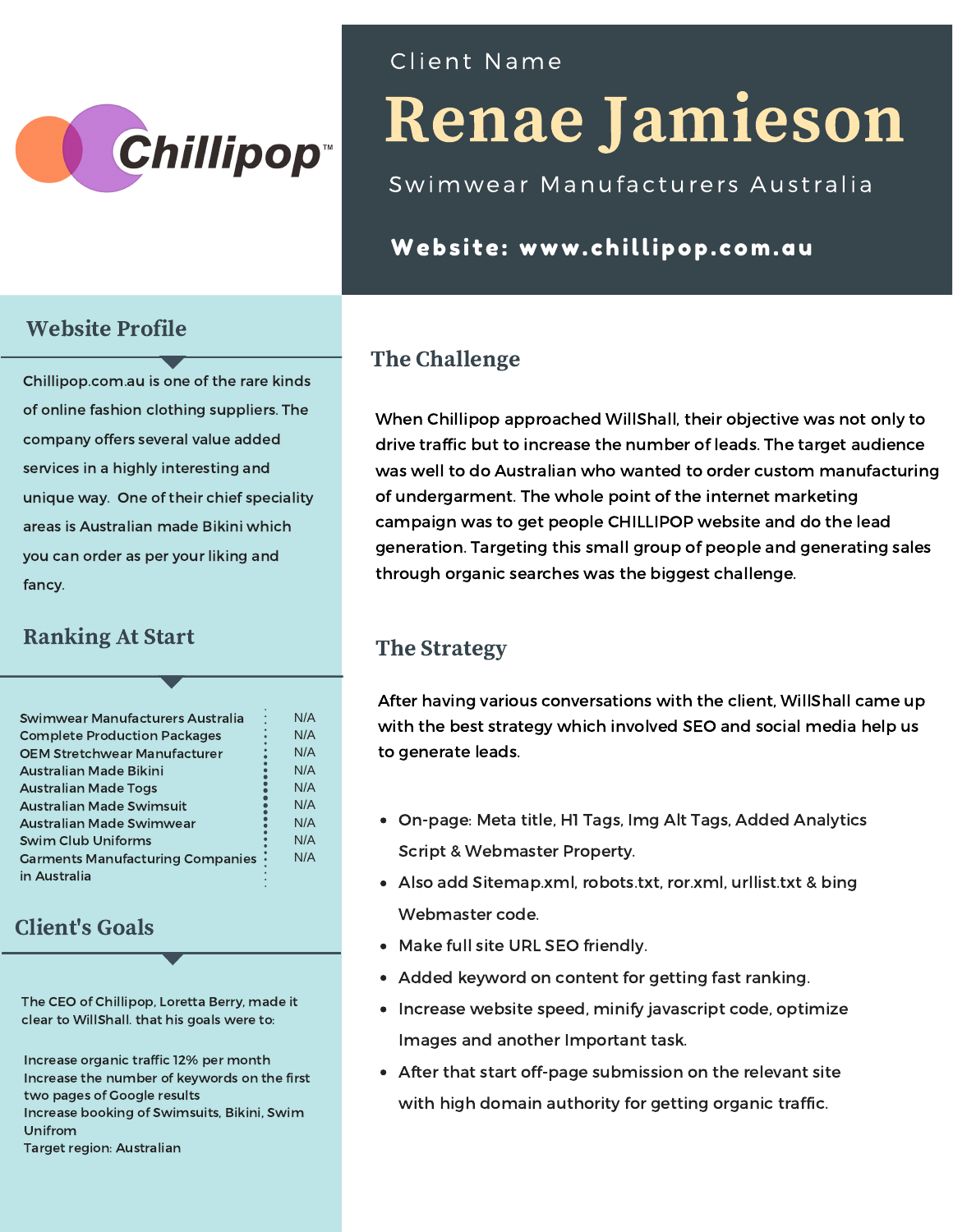# Analytic Report

|                         |                                                                   |                                            | At Start                                                                           |                                 |                                                                               |
|-------------------------|-------------------------------------------------------------------|--------------------------------------------|------------------------------------------------------------------------------------|---------------------------------|-------------------------------------------------------------------------------|
|                         | All Web Site Data -                                               |                                            |                                                                                    |                                 | $\mathbf{A}^{\text{B}}\equiv\mathbf{1}\cdot\mathbf{A}^{\text{B}}$             |
| $\mathbf{Q}_\mathrm{c}$ | <b>Audience Overview</b>                                          |                                            |                                                                                    |                                 | Apr 1, 2016 - Apr 30, 2016 -                                                  |
| Ħ.                      | Email Export = Add to Dashboard Shortcut                          |                                            |                                                                                    |                                 | This report is based on 100% of sessions. Learn more Greater precision $\sim$ |
| $\odot$                 | All Users<br>$\bigcirc$ + Add Segment                             |                                            |                                                                                    |                                 |                                                                               |
| A.                      | $0.00\%$ Sexsions                                                 |                                            |                                                                                    |                                 |                                                                               |
| $\rightarrow$           | Overview                                                          |                                            |                                                                                    |                                 |                                                                               |
| $\Box$                  | Sessions ~ VS. Select a metric<br>· Sessions                      |                                            |                                                                                    |                                 | Hourly Day Week Month                                                         |
| p.                      |                                                                   |                                            |                                                                                    |                                 |                                                                               |
|                         |                                                                   |                                            |                                                                                    |                                 |                                                                               |
|                         |                                                                   |                                            |                                                                                    |                                 |                                                                               |
|                         |                                                                   |                                            | $_{\rm Apr\ 1,\ 2016\, \cdot \, Agr\ 30,\ 2016}$                                   |                                 |                                                                               |
|                         | Sessions<br>Users                                                 | <b>Bounce Rate</b>                         | % New Sessions                                                                     |                                 | There is no data for this view.                                               |
|                         | Pageviews<br>Pages / Session<br>$\bf{0}$<br>$\bf{0}$<br>0<br>0.00 | Avg. Session Duration<br>00:00:00<br>0.00% | 0.00%                                                                              |                                 |                                                                               |
|                         | $\sim$<br><b>College</b><br>$\sim$<br>$\sim$ 100 $\pm$            | 18.1<br>$\sim$                             | $\sim$                                                                             |                                 |                                                                               |
|                         |                                                                   |                                            |                                                                                    |                                 |                                                                               |
|                         |                                                                   |                                            |                                                                                    |                                 | <b>Sessions</b> & Sessions                                                    |
|                         | Demographics<br>Language<br>$\sim$                                | Language                                   |                                                                                    | There is no data for this view. |                                                                               |
|                         | Country                                                           |                                            |                                                                                    |                                 | view full report                                                              |
|                         | City                                                              |                                            |                                                                                    |                                 |                                                                               |
|                         | <b>System</b><br>Browser                                          |                                            |                                                                                    |                                 |                                                                               |
|                         | <b>Operating System</b>                                           |                                            |                                                                                    |                                 |                                                                               |
|                         | Service Provider                                                  |                                            |                                                                                    |                                 |                                                                               |
|                         | Mobile                                                            |                                            |                                                                                    |                                 |                                                                               |
|                         | Operating System                                                  |                                            |                                                                                    |                                 |                                                                               |
|                         | Service Provider                                                  |                                            |                                                                                    |                                 |                                                                               |
|                         | Screen Resolution                                                 |                                            |                                                                                    |                                 |                                                                               |
|                         |                                                                   |                                            |                                                                                    |                                 | This report was generated on 6/1/17 at 11:18:16 AM - Refresh Report           |
|                         |                                                                   |                                            | @ 2017 Google   Analytics Home   Terms of Service   Privacy Policy   Send Feedback |                                 |                                                                               |
|                         |                                                                   |                                            |                                                                                    |                                 |                                                                               |
| ۰                       |                                                                   |                                            |                                                                                    |                                 |                                                                               |
| $\mathcal{V}$           |                                                                   |                                            |                                                                                    |                                 |                                                                               |

After 1 Year